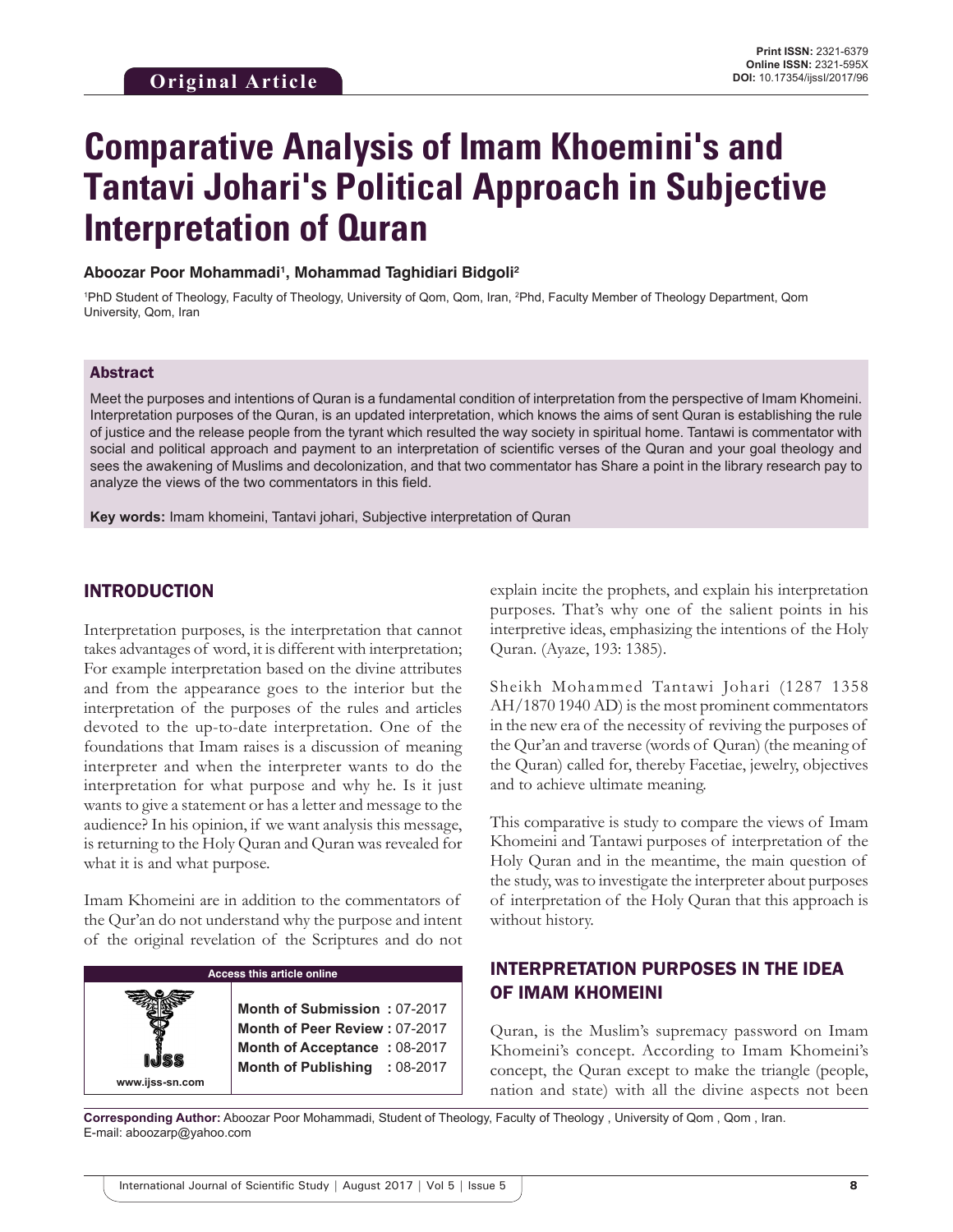#### Mohammadi and Bidgoli

revealed. Many of time, hearing if we study briefly in the Quran, in every Surah, but in every verse of this we find truth, many verses which place in Quran calls us we have to fight and fight and fight and sacrifice their lives and property in the way of God and the poor, and to deal with tyrants and oppressors and how many verses inviting to fight against evil, in any shape or color and revolt against its rule in disbelief as inviting as many verses for us to prepare and make some calls and some of the people forbids from boredom and laziness and the awareness and the necessary to prepare the size of the force.

The Quran is full of these revelations, so that the reader of the Quran, although has a study superficially to be will find that the logic of the Quran (the energy revolution and government) and logic (standing the poor against oppressors) and logic (Holy war and grant forgiveness and sacrifice and die). (Zeinol Abedin, 277: 1378).

With this view asserts that the Imam presidential meant to stay of the Quran by Muslims meant obsolete stay all the education and values. Because it will be the fall and decline of Muslims in other nations, as far as their position among other nations, such as nations and governments will be the plaything of politics and governments arrogant, As the real situation in this day and age we achieve this Sun that enemies had wished it, the distance between the Quran and Islamic nations, has been realized

Those who disbelieve say: Do not listen to this Quran come, and when you recite the controversy to win. (Faslat/26).

#### **Given the Need for an Interpreter to Interpret the Intentions of the Holy Quran**

In the concept of Imam the first and most basic condition that, the interpreter must possess is that the purposes of the Quran have, so that in the interpretation of crystallization give the tools of interpretation rather than goals should not remain the position of the purposes of it and interpreter does not understand the goals of the Quran and mission of understanding the Quran that the Quran wants to take it away and did not fall behind the pace of the fight that led by the Quran.

The necessity of this basic requirement is because separating the Quran, from the purpose space and goals of the movement of revolutionary importance, role and viability of the crush, as they cause the actual receipt and true horizons of Quran be ignored. In this regard Imam said: "when interpreter (purpose) understand us the revelation his is the interpreter, not (because of) its descent to arrive at the interpretation." (Imam Khomeini, 284: 1382).

Avoid interpreter of the Quran goals and objectives led to mistreatment and wrong treatment to discovery of the meaning and implications of the Quran is, as far as best, hottest and verses is colder than ice! And verses that vast areas and vast horizons in the slush, settle in light and dark angles that are narrow and difficult.

The main problem is the interpretation of the Quran and reading text in sight of Imam is that in interpretation, methods (word meaning) are ignored, despite in fact that only in this way that raise the interpreter horizons purposes grand Quran and big goals that the Quran to realize and implementing them in the individual and social life is revealed, calling on him:

"Interpreter that neglect or ignore them or of the left, the purpose of the Quran and the main purpose ejaculation books and neglected send prophets and this error is that for centuries the people of the Holy Quran disadvantaged and blocked the guidance way. "(same. 284).

With this view he believes that since has not been written interpretation (qualified and comprehensive) for Quran, despite the fact that we have a variety of interpretations over the centuries have written are facing, he frankly says:

"In the opinion of the author has not written commentary to the Book of Allah". (Same).

This statement may seem strange to some and considered it ignoring attempts by commentators, but Imam argues for his statement:

"In general, the meaning (interpretation) of the book is that describes its purpose of this book, and Its main purpose seems to be the owner of the book".(Same).

In our era, some commentators also have called for (interpretation purposes), such as Mohammad Abdeh, who Sahib Al-Manar quoted him:

"We want to understand the Quran's interpretation as (religion), which will guide people to happiness in the worldly life and future life, this is the highest purpose of the Quran, other arguments, or related to the same destination or a means to attain this destination. "(Rashid Reza, 1947: 1/17).

For this reason, in view of Abdo interpretation is two types:

"One way to interpret dry and repellent of God and the Book of Allah, and interpret it to mean that, expressed in words and Arabs sentence and tips of where vocabulary or sentence referred to is gone, cannot called these things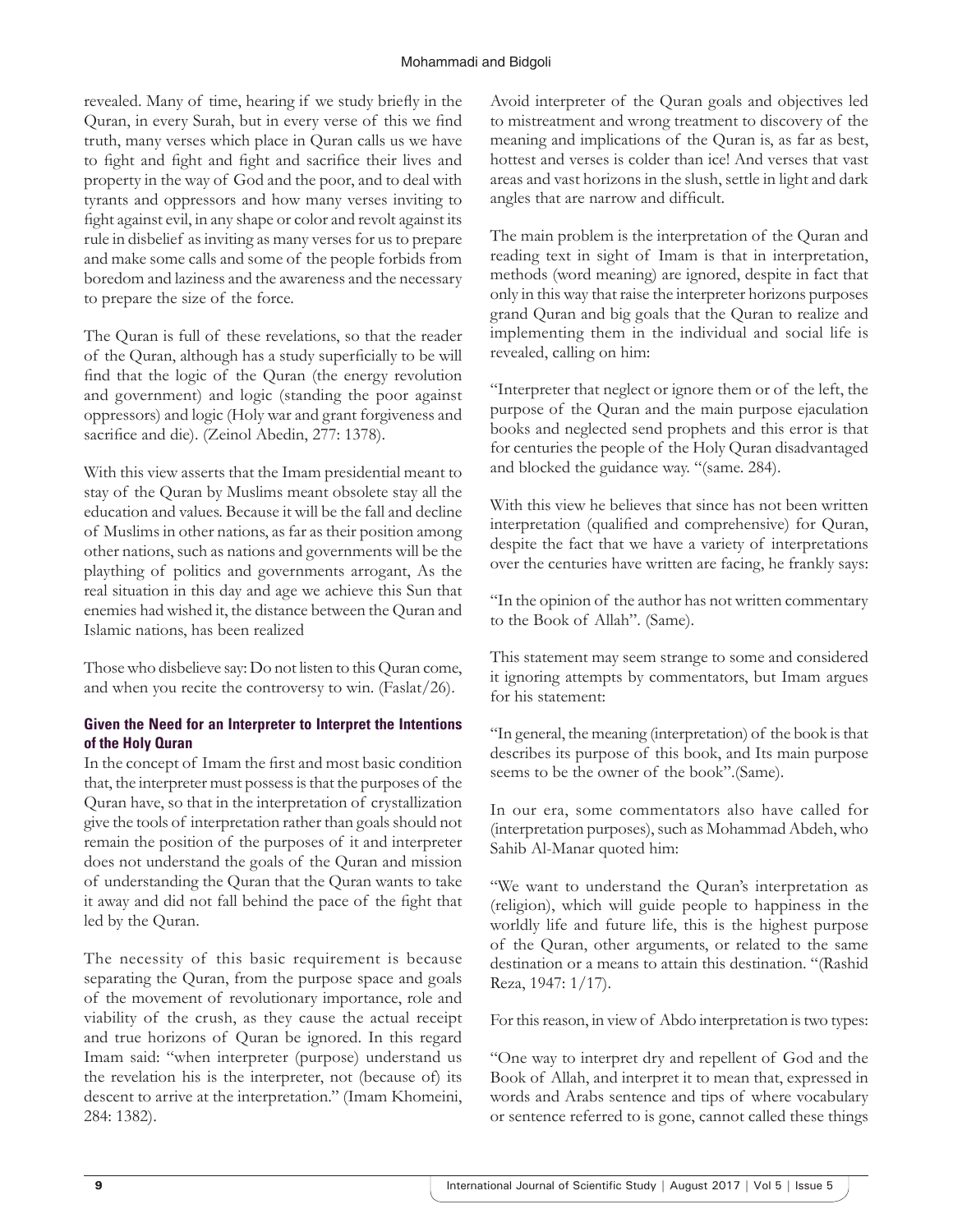interpret, just an exercise in technique syntax and semantics, and so on. And the second interpretation is that use of all the techniques and terms, but because of the way to the state the main purpose of. because the main goal of the Quran, is other the terms and techniques, and that goal, guided by the Quran "(Same 1/24-25).

#### **Understanding the Goals of the Quran in Concept Imam Khomeini**

But how will identify the purposes of the Quran for us? What is the best way to identify objects and understand the intentions of the Holy Quran? Imam, leads us to the easiest and safest way, and it is the Quran itself:

"We should discount the purpose of this book regardless of the ways of reason and argument, which tells us destination, we obtain from the Book of Allah. Author of book knows your destination best. "(Imam Khomeini, 284: 1382).

For understanding purposes of the Quran among verses, can mentioned to three verses that are:

We have sent Our Messengers with proofs, and sent them with the Book and the Scales, so that people might establish the Scale (of justice). We have sent down iron in which there is great might and diverse benefit for people, so that Allah knows those who help Him and His Messengers in the Unseen. Indeed, Allah is the Strong, the Almighty. (Hadid/25).

The mission of the prophets, set up a fair system and enforcement the law in community, and not enough merely to quote the words of the advertising rules. The same is also true for scholar task, because they (trustee's messengers) are. (Zeynol Abedin, 1378: 283).

At one time all people were only one nation. God sent Prophets with glad news and warnings. He sent the Book with them for a genuine purpose to provide the people with the ruling about disputed matters among them. No one disputed this matter except those who had already received evidence before. Their dispute was only because of their own hostility. To deal with this dispute, God, through His will, sent guidance to the believers. God guides to the right path whomever He wants (Baqare/۲۱۳).

And that is why Imam shouts to those who say "government legislation there is no Islam and state institutions in Islam, "and the slogan that sometimes some scholars repeated in the field, knows map of colonial its purpose is far Muslims of politics, government and run the country (Imam Khomeini, 18: 1379).

People of the Book, Our Messenger has come to you. He tells you about the many things that you had been hiding of the Book and forgives you much. A light and a clarifying Book has come to you from God (Meade/15-16).

From God, Light and a clear Book come to you. God bless them, will guide those who follow His good pleasure to ways of peace and take the command from darkness unto light and guides them to the right path.

This verse respectively, enumerates three goals for the revelation of the Quran, which ranks safely from any degree of understanding of the stage of darkness. So that the right way to be human, all prophets have been raised to remove people from the darkness:

God is the Guardian of the believers and it is He who takes them out of darkness into light. The Devil is the guardian of those who deny the Truth and he leads them from light to darkness. These are the dwellers of hell wherein they will live forever. (Baqareh/257)

And it is the history struggle between (servants of God) and (saints idolatrous). the two cross subjects. Removing people from darkness into light, and the work of God, in front of it, bringing the nation into darkness, and it is idolatrous work. (Zeinol Abedin, 287: 1378).

(Ignorance) is darkness (sin) is darkness, (Westernization and Normal against it) is darkness, but the darkest darkness, hence all the problems and difficulties that we have is in this that we've lost our self, others place in our place, Figures have forgotten ourselves and dignity, independence and have lost their homeland. Doubtless all this darkness and oppression that take us from the light of independence, patriotism and scientific innovations into darkness and backwardness and humiliation brought others to follow. The largest and most deadly and dangerous dark darkness is (sensuality), because this is the worst enemy, idol larger than all the idols, but the Creator is full of idols. This is impossible for man to be divine until to break the idol. Is not possible for the idol and God to be plural and plural the (egotism) and (divine) and… egotism, is the mother of all tragedies, because (all the wars in the world Originating (egotism), all the wars come from (egotism).

"All the prophets that were sent, all the scriptures that have come to is that these bring people to this idol to break it out of his high places and become God-fearing." (Same).

"When human be out of the darkness work for God and his fight is in the cause of Allah, and His resurrection to be God. One of the largest destination of Quran is make us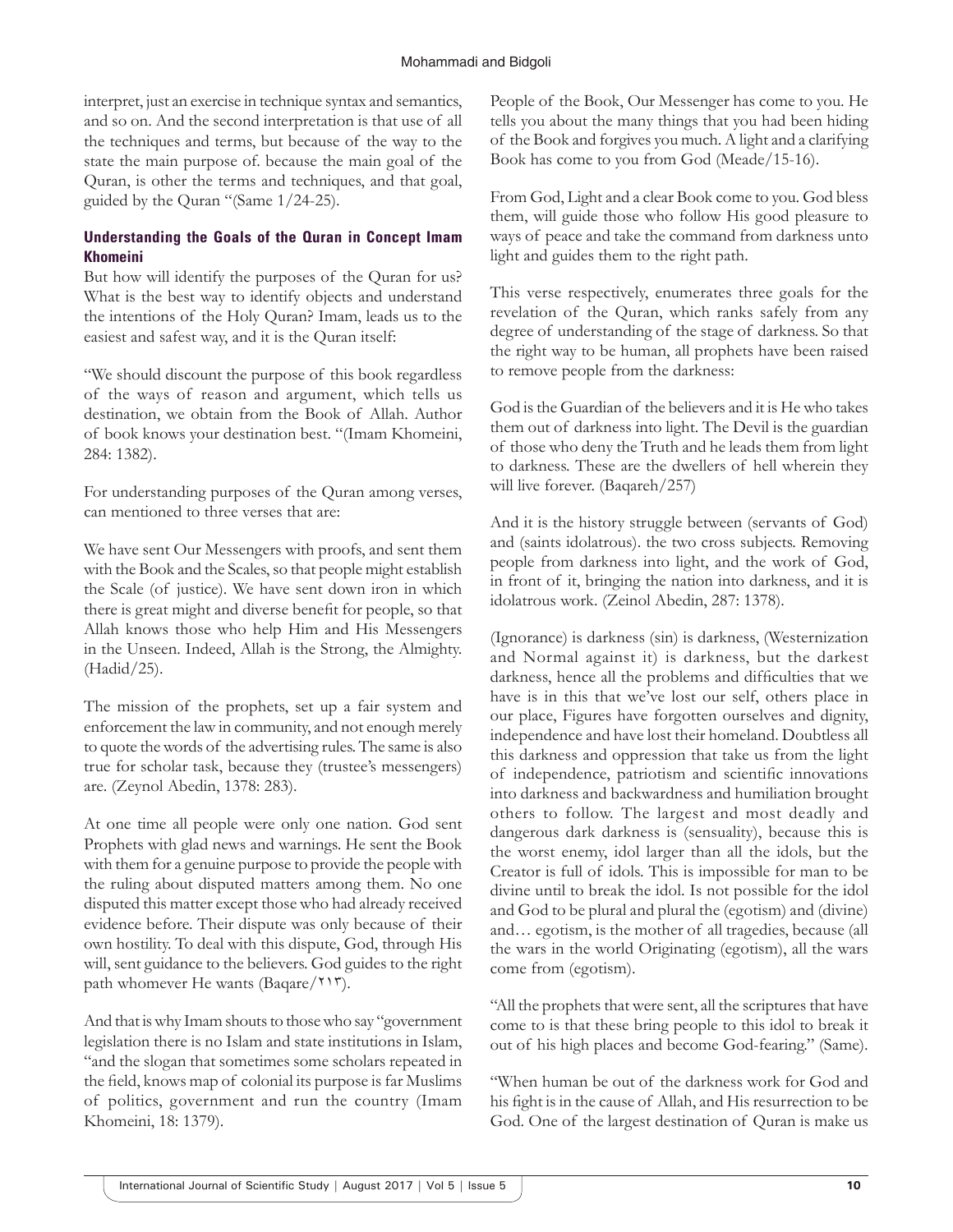human, and humans make actual human potential "(Imam Khomeini, 125: 1375).

And with the view that the Imam, all other purposes of Quran even creation governance and government facilities knows better goal.

He Elsewhere speaks about, social justice, the proceedings theocracy in light of the teachings of the Quran and draw the direction and destination of the Quran; for example, where they speak about abandoned the Quran in the era of the tyrant or pain and suffering, after the death of the Prophet until Current express, the rule of divine justice one ideals of the Bible knows, or in other words, sending the Quran to mankind as it knows that a man of evil demons and evil will leave the world with justice and equity raised, but it is clear that he is marshalling the divine justice and rescued people from the earth and the introduction and promotion of excellence in the field of God And if this is considered the purposes Quran.

Providing and strengthening the community through spiritual home. (Ayazi, 193: 1385).

After reviewing the ideas of Imam Khomeini, check thought of Tantawi Johari (1287 1358 AH/1870 1940 AD), that the Consider the voices of the Quran to Islamic unity and put aside differences and providing practical tools and Movement calls as well as relief from compliance with contempt the West as a result of Normal in the West emerged and diagnosis of political and brings social Islamic to underdevelopment, backwardness and degeneration of life with it when the peak brightness and civilization.

# TANTAWI AND INTERPRETATION PURPOSES OF HOLY QURAN

## **Biological of Tantawi**

Sheikh Tantawi's life (1862 1940M./1279 BC -1358 BC) begins from the village. He was born 1862 in a village in Lower Egypt. The first taught lesson in a rural school house and then, like the others, took the city. Beginning at Al-Azhar and then studied at scientific institute, and finally settled in Cairo.

Avazollah Hejazi village, is the birthplace of Sheikh Tantawi, in Lower Egypt Sharqiyah region and very close to the ruins of (Bobast) remains is located of the Pharaohs and a few kilometers south east (Zagazig). Tantawi spent his entire life in Cairo. After ending his period of study at, scientific institute began his job as an elementary school teacher in Damanhur (Damanhur). But there was not more than three months and for teaching in scientific institute and returned to Cairo for teaching, and he remains there for very little time. At the same time, was teacher of NaseriahJize (Cairo suburb)school, a school that twelve years later, it is the cause that he left for teaching in high school overlord Algamamiz door in the neighborhood of Cairo. In 1930 he wrote that 25 years ago, around the year 1905. Once again taught in the third and fourth classes Giza's school. At the end of 1907, Back to Khodyavi school in 1911. Again, returns to the scientific institute pays science teaching grammar. Some time at University of New Egypt that established in 1908year. Was established to teach. When he taught at the scientific institute, began check out some surahs of the Quran and parts of this study released in the Journal of MalajiAbbasiye and at this time, begins the design of his interpretation of the Quran.

After starting the 1914 war. He offered to serve in the scientific institute. What makes this redundant? He, obviously, some of his compatriots that knew they accused the British agent. Certainly, Tantawi were hated the European powers who occupied Islamic countries and never hide his feel. She joined nationalist party (Ahab synthetic) that Mustafa Kamel Bani was its founder. Tantawi was reported to the British spirit of nationalism blows in the students that caused dismissed him. The job is involved in this. His teaching style was exquisite. In October 1914 was appointed to teach at Abbaseye high school in Eskandariye and during his stay there, formed a circle of students and named it AljameJoharie. In October 1916, or 1917. Again back to Cairo and overlord school.

Tantawi, also established association (AlokhvatoIslami) and young Muslims who had come from the East and the Far East gathered in Cairo to study. Sheikh Tantawi of was a member of the charity Alber and Ehsan. He was in his last years, with some Muslim Brotherhood leaders in communications. And In his commentary, often talks from conferences that held, he also participated in the. He was in his last years, with some Muslim Brotherhood leaders in communications. Said Sheikh Bana, founder of the Brotherhood, often went with her. (Zhomiye quoted Tahmy, 1379: 58-4).

#### **Social and Political Life of Sheikh Tantawi**

Tantawi with Mohammed Abduh and Mustafa Kamil Pasha: again in 1917 invited to teach at Khodviye Cairo school and in 1919, During a demonstration against England was set up for that Sheikh Tantawi was known as a nationalist and ethnic seeking and essays in Alva's newspapers about the poor the nations and edited, the police searched his house and Tantawi at the time of the searched acknowledges that I am promised with my God that what I know say to the people and publication in the Islamic nation, and if it does not spread, disbelieve in the favor of my Lord and breach of the covenant of God with me.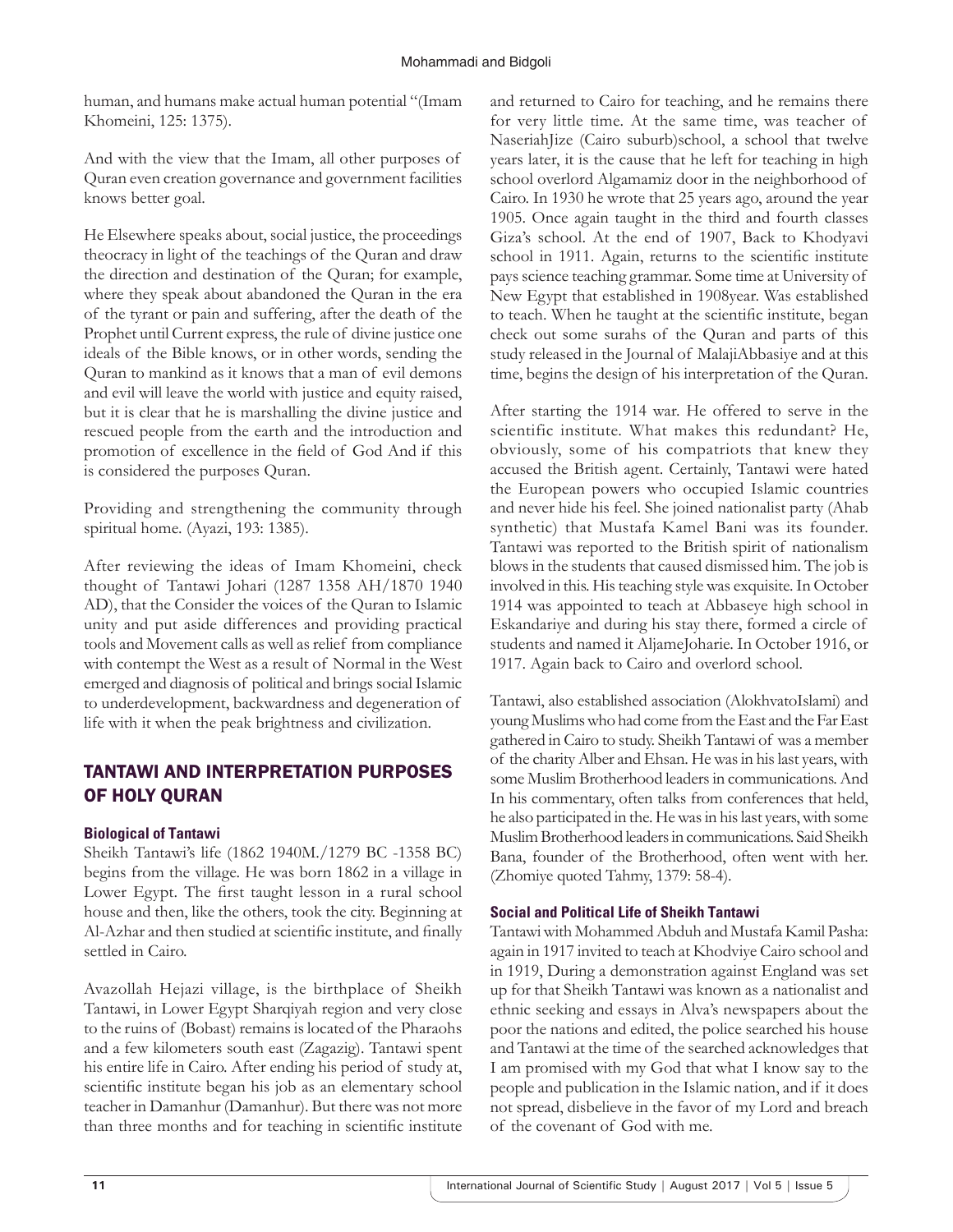His courage and zeal towards Islam and science, speak and act in his two books "AlmizanoJohar" and " Ulum Al-Jawaheri " rest time, and I do not believe that people be leaning such sciences and appreciate it. Sheikh Muhammad Abduh before the incident that had been exiled to Beirut, returns to Cairo and teach the science of monotheism by new method paying, people greeted him that in the meantime Mustafa Kamil Pasha began to invite to national and established Allva' newspapers that more articles of Sheikh Tantawi printing and reproduction in this newspaper and others al-Falah in the newspaper. His Aljavaherulum's book is highly praised and encouraged by Sheikh Muhammad Abduh and said that you must publish more books and do not stick to one or two books.

Mustafa Kamil Pasha also requested a presence meeting with Sheikh Tantawi and offered the nation's prosperity likes you of and demand be written books in the form of articles. He says accepted to the invitation of Sheikh Imam also writes about sixty articles for Allva's newspapers and the owner of Allva's newspaper sends'' he chooses the following headline for articles.

The first Mustafa Kamel was a person that addressed Tantawi with the Wise nicknamed and it is not surprising that these articles made uproar in Egypt and interesting is that the ruling colonial time without knowing these articles belong to began to translate them. (same. 19).

Tantawi and the Muslim Brotherhood movement: Hassan al-banna, founder the Muslim Brotherhood and disciple of Sheikh Tantawi in 1906 M was born. In Mahmudiye village at the Nile Delta region (Sea) in Egypt. He remembers his father as a student of the intellectual roots of religious fundamentalists and followers of the Hanbali School, with the Islamic principles of traditional Islamic education and the environment grew.

Hassan al-Banna wrote in his memoirs: in March 1928. Six brothers that attended in my courses and conferences, the Alahmadmesri, Fouad Ebrahim, Abdul Rahman Heballah, Ismail Az and Zaki Maghrebi came to my house and said: we are no longer like this life, in this country Muslims do not have any power and their place is also lower than servants and strangers. We are ready to sacrifice our blood, our faith and piety in Allah's way. Me to the extent of their words by I could not escape, evade the responsibility entrusted to me, hence I accepted their invitation, and where I swear up got in the way of Islam and fight. Where someone asked what names we choose for themselves? A forum, sects, and to recognize the union, said: no one! We are brothers in the service of Islam, "Muslim Brotherhood" and Brotherhood slogan is: (Allah is our goal, Prophet is our leader, the Quran is our program, Holy war and efforts are our works, and the testimony is our desire).

Sheikh Tantawi, that was closely familiar to Sheikh Hassan al-Banna came to him and asked him, what you read? Said: I invite the Quran. Sheikh Tantawi said: do not use holy words and sacred to battle, because the word of the Quran is indeed the oppressed is innocence that is clear, and no sect to stand up for the Islamic government and even that was the hypocrisy of Islam, unless claims I am invited to the Quran, O Hassan al-Banna describe me in detail what do you invite? Described the invitation in details and Sheikh Tantawi also said that I it found in the kingdom of God. After settling Sheikh Tantawi Johari invitation of Sheikh al-Banna, he said to Tantawi: O my master, you are our master and teacher of all, your Muslim philosophers, then you're in this position of leadership, deserve me more, and this is my hand that allegiance to you, so Sheikh Tantawi said: no dear brother; you are the inviter owner, you become more capable and more competent that position, and I am invitation with you to this homage that Sheikh from this time until the end of his life, adhere to the covenant that of Hassan al-Banna.

Tantawi elected as a representative of the Muslim Brotherhood at Muslim Brotherhood parliament in Cairo, on Saturday (twelfth Arabic lunar month) 1353 equal 16 March 1935 to Monday (twelfth Arabic lunar month) 1353 AH, equal to the March 18, 1935. Was held for 2 days.

In 21 Safar 1352 AH, the newspaper of the Muslim Brotherhood was published for the first time in Egypt. The newspaper, was the first magazine and the organ of the Muslim Brotherhood, and, Sheikh Tantawi took over editor of the Muslim Brotherhood. Newspaper its first edition in 1252 AH corresponding to June 15, 1933 the zero 22. Released. The first article of sheikh, it was published in entitled: al-Quran to Al-karim (to the reader).was said the number of members of the population at the end of World War II to reach more than two million people. (Sheikh Tantawi and Dawa Muslim Brotherhood was in the internet website: (www.ikhwanwiki.com).

Tantawi, founder the Okhvato Islamiyah association: Tantawi, also established the "OkhvatoIslamiyh" association and gathered the youth Muslim who had come from the East and the Far East to study in Cairo. Second World War (1939 1945 m.) decreased the activities of this association, but in 1950. Also was perdurable, and as they said, AbdolVahab the former Fouad university had been president in Cairo. Sheikh Tantawi, who his library inherited to the association, in 1950 in the Qobbat al-Ghuri and temporarily, in front of the mosque of the same name, near Al-Azhar, was held. Sheikh Tantawi was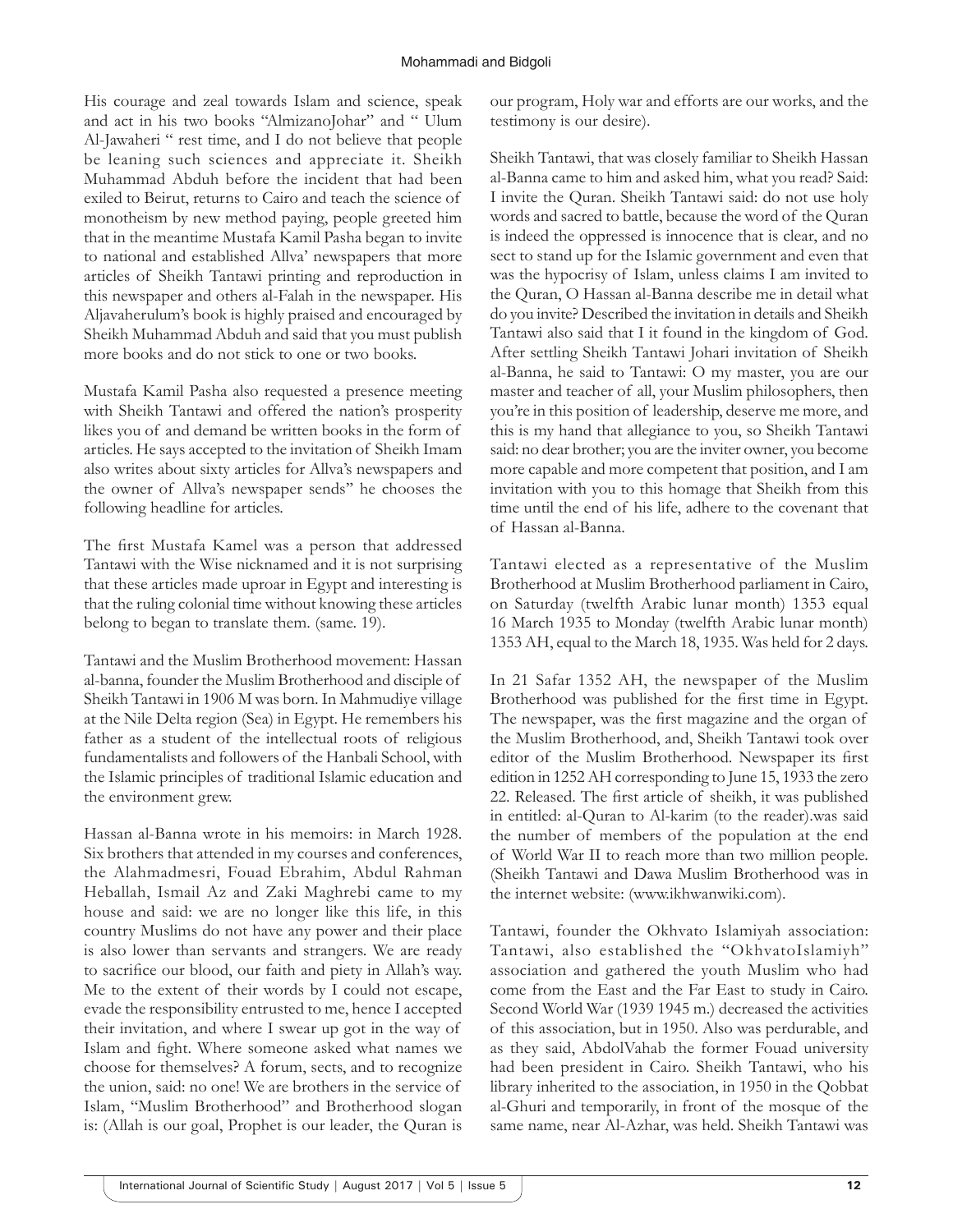a member of AlberoAlehsan charity. He was founded to the Muslim presbyter, the youth Muslim Movement, which held ten years before the war, she has the desire and its interpretation, that in the movement she has repeatedly held conferences and she also took part in it speaks. He was in his last years, was in communications with some Muslim Brotherhood leaders. Sheikh Bana, the founder of the Brotherhood, often went with her. When we tried to accurately determine the relationship between Sheikh with the movement, recent casual suspicions in years, than the Brotherhood, many works of Tantawi remains Unanswered (Same).

Many works of Tantawi remains, that in this chapter, his famous Al-Jawahiri fi Tafsir al-Qur'an al-Karim Moshramel Ali Al-ajayebBadayeAlmaknonatvaAGharay eb Al-ayatAlbaherat in 25 volumes that it has attempted to scientifically and with regard to their orders and ethics, the interpretation of the Quran. Therefore, he who believes the Quran can be interpreted only by modern science. Karim al-JawahiriTantawi interpretation substantial effect in the first half of the fourteenth century AD, is a scientific miracle of Quran vague.

## **Tantawi Political Thought**

Following the Renaissance in Europe and extensive changes in the political systems of countries in this region, intellectuals in Islamic countries is also paid to the issues related to the legal and political system, so it influenced the Renaissance.

the lack of progress and development of Muslims in political systems dominated the lands of the Muslims, took a time to the study of the caliphate and the Government of the Islamic society, citing verses and hadiths, it gave legitimacy comments. The impact that militants Muslim had accepted modernity derived from two areas:

First: to see the dramatic changes that occurred in the West.

Second: to learn that some of the instruction reformers Muslim had brought with him from foreign.

So decided to amend, on both side of it (reforming Islamic thought and political and social reform). And the incorporation of new ideas and reconcile with the principles of Islamic thought, intellectual rigor to recognize the roots of Muslims, the introduction of a new religion, and political and finally took action of social reform.

Scrutiny interpretation of Javaher shows that Tantawi addition to its dedication to the aspect of the Holy Quran and was willing to make a move and create the awakening of the Muslims that were in Sleep, paid attention to political

and social particular of Quran, it was up using the Holy Quran in Muslims to create momentum and make them wake up. So we see that the interpretation of Javaher is full of social and political issue, while addressing the types of government, and checks the causes of the collapse and decline, analyze the factors of the Islamic system, and makes it clear the backwardness of Muslims (Tantawi, 1350 AH: 21/30).

## *Union and reform of public*

The attitude of Sheikh arose from two idea, He stated that unity must be formed between the Muslim community and the resulting the global achieved alliance between all of humanity. This attitude stems from the highness idea of Sheikh is a coherent system of the universe, that is a manifestation of God. As a creation of God people should be inspired by the examples of divine unity and solidarity among themselves and the universe to their word. Hence the alliance between Muslims everywhere in his commentary gives special attention. And want Muslims to approach the Prophet of Islam in all fields dignity of his day, including in the way of his property and the peace and unity of the Muslim community and guidance and orders that the companions, has comments in this regard.

As far as the writing: O Muslims let in the footsteps of your Prophet and this cannot be done without a thought in trust in Allah and comes turning to the Great Throne of God. One should afford human to act the godlike. That God's affairs counsellor and Muslims should resourceful in the affairs of the God and the adherence to study a coherent system is such that are all its components and solidarity. And Muslim must applyand in the future is not possible for us to science and public action, that signs in this interpretation (Same 6/45).

Sheikh elsewhere, was mentioned unity and fraternity of their interpretation of mercy between MuslimsMohammad is the Messenger of Allah. Those who are with him are harsh against the unbelievers but merciful to one another" (Fatah/29), and its hatred of the situation in the expression provides where says: The parable did the Lord to the early Muslims, but unfortunately that Islamic nations in this period as against the order of the Quran were treated plagued by conflict and destruction looked like Hashemi to wind up him anyway, have been the subject to the aspirations and intentions of other nations! And this ruin, is the result of blind ignorance and negligence sleep that had been a judgment of Allah's tradition! And signified this verseby the Truth which has been revealed so that they will not be like the followers of the Bible who lived before them and whose hearts have become hard like stone through the long years. Many of them are evil doers. (Hadid/16) are located. But was not disappointed. What after death,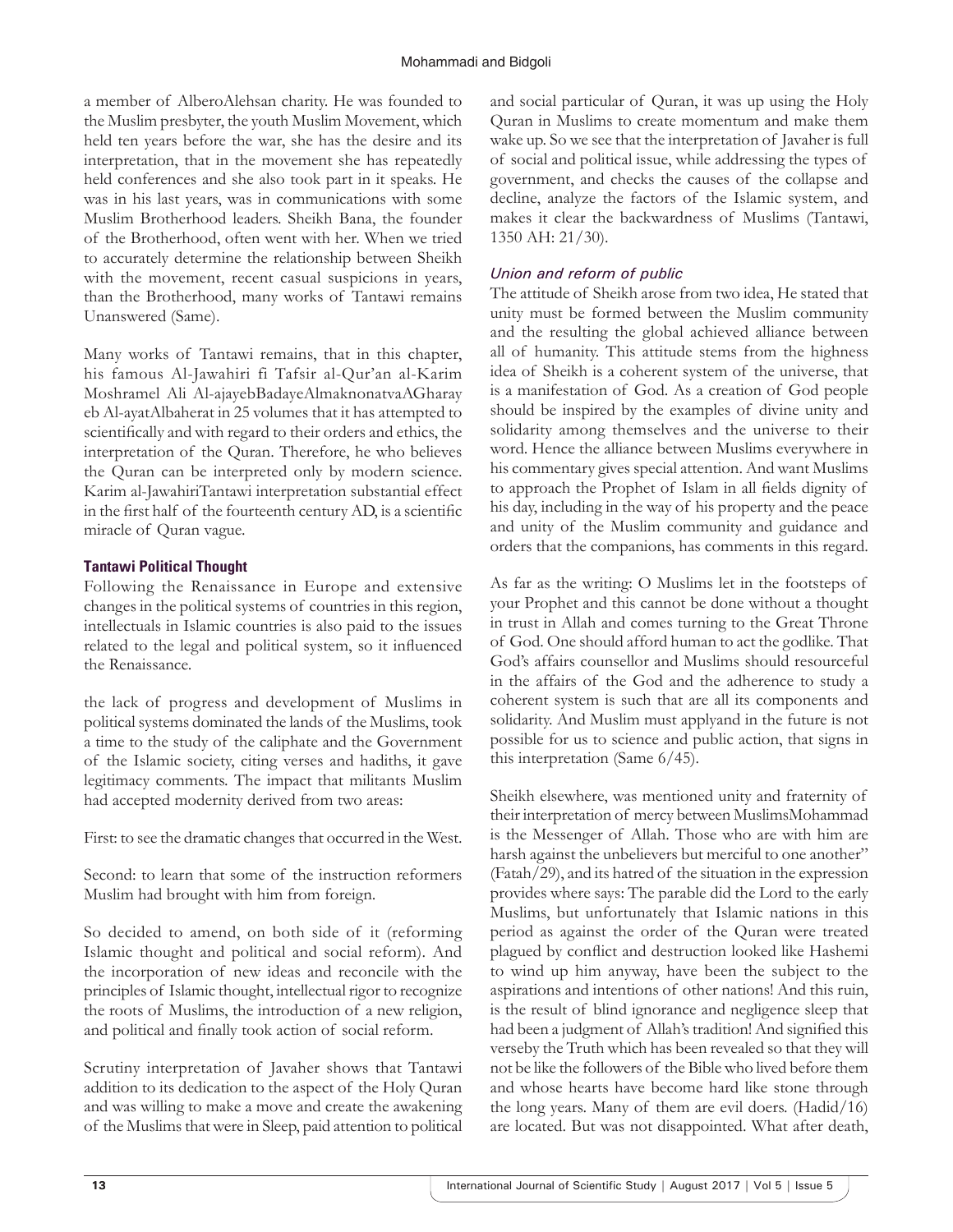life and end of each day, is black and white chanceKnow that God brings the dead earth back to life (Hadid/17) soon will come Muslims days of glory and transcendence. (Same, 22/23).

Concept of Sheikh is need a universal peace, particularly between Muslims unity of brotherhood and peace, and then that Muslims can communicate with others and reach the process definitions (knowledge and familiarity with each other) as in two verses of Hajar Surah thus been mentioned:

#### *Waiting for a savior*

Stupid people qualified to deal with this important issue, if they do not ask why not say promotion of virtue and prevention of vice? Says the world is corrupt, we cannot afford to come, pray the law on all matters to come and to be corrected.

In the above, expected become the cause of laziness, lethargy, weakness and escape from the responsibility.

Tantawi, strongly reclaim the attitude of savior problem and the world condemns the collective effort and unity and brotherhood between humanity and science combined with action to underlie the Savior knows and argue that Muslims in all the continents arrive and when they together united and in peace will correct all nations and peace for all the delay and the brotherhood of all mankind together, the traditions that reform of the public that the revelation of Jesus are charged and this cannot be done unless to this day requirements and provide ready and we publish in Islamic countries.

Then say that: God, appropriate the peace and tranquility of the public and management of the land and the throne system of human of weighted new life in the past has been reached and in the future will not be, until after providing toys and adoption issues to provide and facilitate the provision and upgrading of roads with people and nations during the year. This is when we can say that people deserve accept the teachings of the Mahdi, or Messiah, but God send someone on the ground to over a few short years morals and things forever and ever time of reform and change. This is against the current tradition of God.

His false expectations of some of the weak intellects, which in Islamic territory only hope that Christ will come and they believe in thinking and wishful, they suspect that sleep and be fulfilled and the string illusion that no arrangements and toys in what they believe and look at this as laziness and sleep harbor and unlike prophecy and Mohammediye invited is on the right path. So we must similar to one that we have to trust him, and waiting for Savior, to bring us happiness, while we are sleeping in his sleep. (Same 6/45)

#### *Interaction way between government and people*

In this context, more than anything else, he considering the circumstances that Islam claimed. He thinks to progress and sublimity of humans in the shadow of the religion and recommended unity of the Arab countries in the first stage and also, persuade unity among all Muslim nations by ignorance. he Muslims, of Islam to knowledge forgotten, have been plagued by ignorance and the West has surpassed them in science and technology, (same. 11/73, 1/35, 25/54) and knows the solution in this, that Muslims come together in partnership and community lands in Africa and Asia then escape from misery. He knows that responsibility of all Muslims, consider him no choice in this, he sit down in detailed lesson and then learn from it, science between Muslim nations, disperse them. (Same. 2/204) and working towards serve the nation and counts as a collective duty (fard obligatory) (same. 22/67.). His Emirs of Independent States, apply kings that power and wealth of nations to self-interest (same, 20/117), addressed and blamed the future of Muslims associated with peace and knowledge and wisdom (same, 24/238).

#### *Awakening Muslims and modernization of the Islamic Nation*

It must be understood that science and knowledge of the different interpretation that Tantawi has brought, is for awaken and inspire a new generation of Muslims, to study modern science and motivate them through linking the science of the Quran, to show the science of creativity and innovation and with great Westerners attempts disciplined outmaneuver and overcome them. As Westerners who have occupied their country and come to the science of fear that they are awake, had stopped. Alert and take their country from them.

Sheikh Johari in the introduction of his commentary, Knows the main purpose of writing this commentary informing Muslims of being and encourage them to turn to the science and surpass in the study of this science as a basic introduction to the Islamic resumption of Medina fertile.

In explaining the purpose of the expression of art in his commentary says: to the progress of minds as the intellects human with Science Progress,therefore, when the French into Egypt our country for 45 years, prohibition Egyptians from the Science to put them on the fence ignorance,that scientists understood them that teaches people causes the facts to understand and far away settlers from lands, yes, these are usurping the owner of the land, and I advise all Muslims to recognize and read the science as their people benefit from them and far away the enemy and to keep Allah satisfied.

So, from here we understand that if Sheikh in his commentary shows hundreds of pages, even with the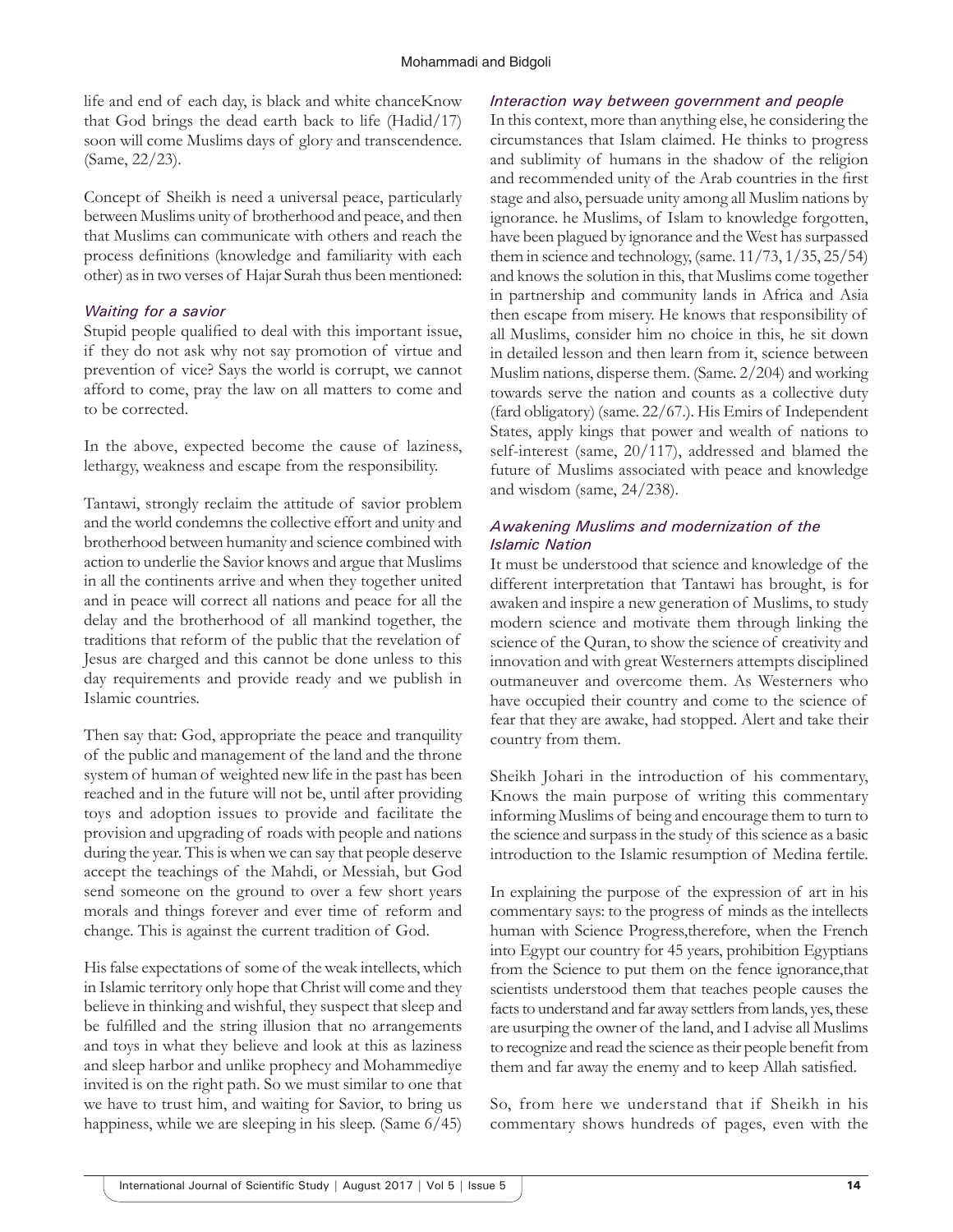slightest relation to nominal or verbal interpretation allocates only aspect of introducing the science is not as it first comes to mind Immediacy is it also a tactic ideological, By which tries to benefit people and motivate them and make them ready to face the colonial yoke of domination and hostility to free an obstacle to the revival and development of the Muslim communities.

Tantawi, suggests modern nation and progress of human kind in general, and the ultimate goal of this commentary, says: May God improve for this nation to again the greatness of his longtime restore the clarity and luminosity of its increase and it was a mercy to the worlds. God, you witness that I alone with this interpretation and I'm going to kind of human progress and development reach and Muslims has grown the most and the most competent people in the worlds and the Master of the world and a mercy for all humanity.

From here you understand that the purpose of reform is what the whole interpretation,here it is necessary to be surprised at how research and analysis of such an interpretation in the interpretation of the trend correction (social) has been ignored and only in and just are unobserved in scientific interpretations, despite the scientific interpretation of Sheikh Tantawi. Despite the importance of the constitution, which is more than a main vehicle fails to reform and renewal and while it is the ultimate goal of this commentary.

## *Reformist*

The interpretation of Al-Jawaheri the spirit of dynamic reform surrounding the epic and calling on sincerity unique to reform the Muslim world, Muslims to resume movement and restore its historical role in global forum, the spirit of reform in the diagnosis of problems and diseases the Islamic nation will not weaken, solutions and ways out for these shows, According to Tantawi view, this is decisive and heroic intensity and clarity that must be obtained and due to the presence of the spirit of reform, we can say that the Javaheri interpretation is a Holy interpretation. This means that the Sheikh has to show justify and explain their word intense that this is not merely for the sake of expression, and said that but for the reader to the move and action draw, the joining structure and the reform project that Sheikh calls.

Sheikh Tantawi Johari on his age, emphasized the need to revive the purposes of the Qur'an, and traverse (verbal Sciences Quran) (the meaning of the Qur'an), thereby Facetiae, jewelry, purpose and ultimate meaning, to be extracted. The Quran calls upon the Islamic unity and put aside differences and provide tools for empowerment and emancipation movement as well as followers of contempt of the West against the West emerged as a result of Normal,

The diagnosis of the Islamic nation's political and social backwardness, backwardness and degeneration of life brings with it the time of peak brightness of civilization.

In his commentary he said, on the difficulties of being away all Muslim scholars and especially the interpreters of the purposes and knows the goals of the Quran, and because they instead discovered the purposes the styles of Quran expression and the beauty of its novel dealt with, he reads the stop of the Quran at border rhetorical style words (blind ignorance and unending method), where she heard that:

O religious leaders say to your Students, the Quran is for the leader, do not keep they just in prison terms, but they have meaning to the world. He believes that the difference is regarded as a function of the Companions and Muslims consider the Quran the same lies today. He says:

Since the Companions and Successors, in brief, knew the original meaning and purpose of the Quran, kidnapped dreaming of them and opened their eyes, and because of emigrated from their homeland, suffering braved, and were already on from the East to China., and from the West invaded to the territory of the French, all of this was because understand their knowledger of the Quran and even eloquence of the Quran in their opinion was other than something that today you will learn. (Same, 2/302).

Tantalic correspondence with Ayatollah Marashi Najafi: 19th of Rabi al-Awwal 1358 AH, Ayatollah Seyed Shahab al-Din Marashi Najafi, sends the letter with with a copy of the scripture of Imam Sajadieh letter to one of the Sunni scholars of Egypt in the name of Allama Johari Tantawi, the famous for Mufti of Alexandria commentary he received the gift and the letter, he expressed happiness and lamented that not seen such texts and apply the scripture commentaries so far.

Ayatollah Marashi in response to Tantawi, named a number of Sajadieh commentaries scripture, along with the book "Riyazol Salekin" and send other books for him. (1369 AH, 37 and 38).

Tantawi on his commenting knows the difficulties of being away all Muslim scholars and especially the interpreters the purposes and ultimate goals of the Quran, and because they instead the purposes the style of Quran, discovered expression and beauty of it, he reads the stop of rhetorical words of the Quran (blind ignorance and a lack of appeal), because he is saying that:

"O scholars of religion say to your students, Quran sent for lead, do not keep them just in prison terms, but take them to the meaning world."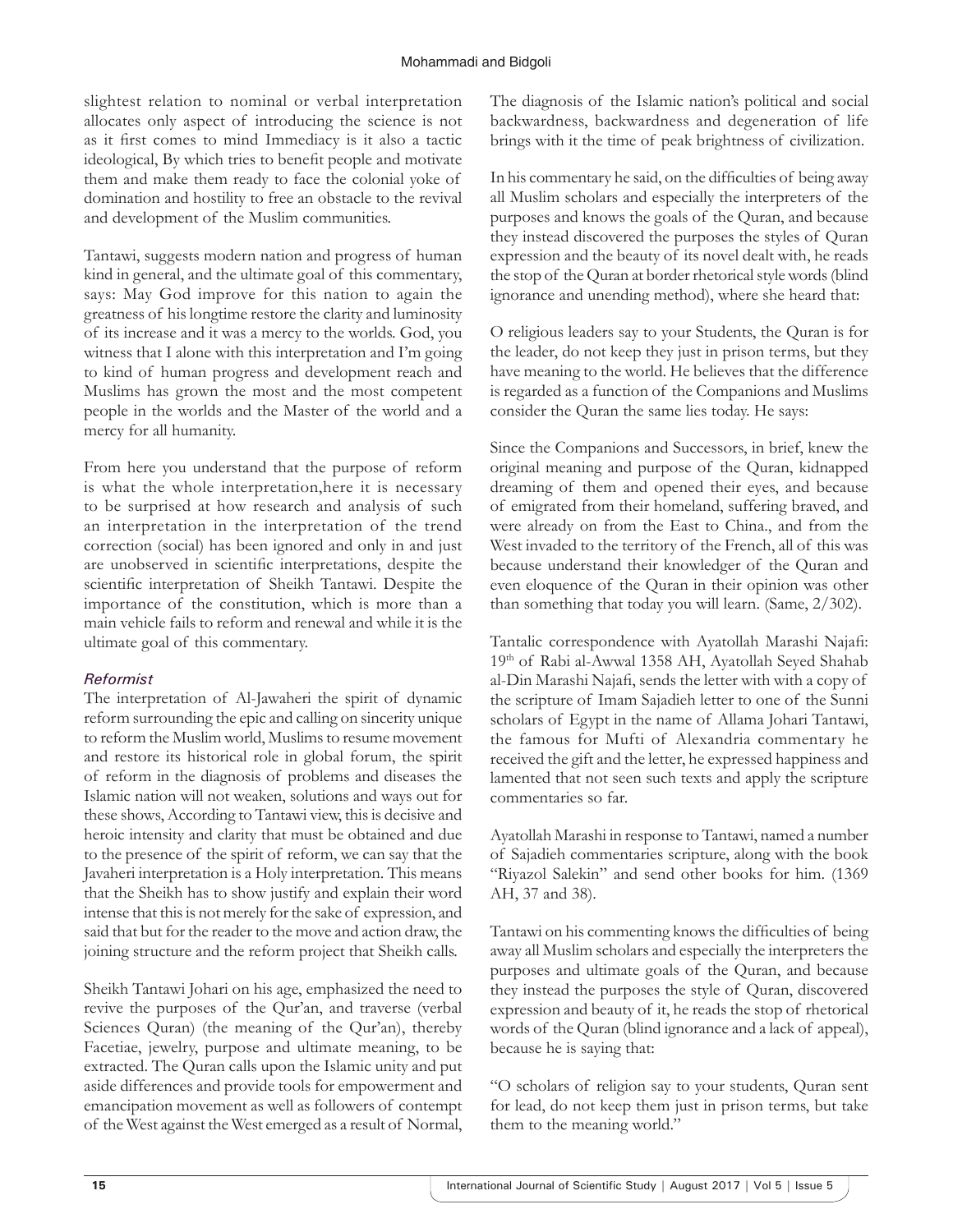He believes that today the difference of companions and followers of the Quran with Muslims lies at this point. He says:

Since the Companions and Successors, in brief, knew the original meaning and purpose of the Quran, kidnapped dreaming of them and opened their eyes, and because of emigrated from their homeland, suffering braved, and were already on from the East to China., and from the West invaded to the territory of the French, all of this was because understand their knowledge of the Quran and even eloquence of the Quran in their opinion was other than something that today you will learn. (Tantawi, 1350 AH: 302/2).

Tantawi factors backwardness and barriers to move the revolution of Muslims, in his opinion, in the forefront of these barriers (the penny congenital), which is totally different to Islam and the Quran.

#### He writes:

The calamity that happened to the Islamic nations are the result of ignorance of kings and princes that do not have the council members and if every prince is dead, the country adopted a non-Rashid deposits and the country lost, because the country has always been a follower of kings, what an ignorant kings, and what a scientist princes. (ibid, 2/197).

He was strongly condemned disillusionment against the West and warned about making sure the risks to kings and emirs to Britain. In his opinion (many emirs of Islamic countries heart block to the foreign and help them to and to support their defense ones and their relatives are happy and depend on it are, if it is not Islamic. (Same, 3/138).

Orientalists, study the Javaher interpretation, and realized how dangerous it is to colonialism and their agents, so that one of them (called Jumiye) After an extensive review of this commentary- pointed out that the interpreter (strong tendency to Open the revolutionary spirit in young people against aggressors, there is no opportunity to mention the duty of jihad and virtue to your readers, and sacrifice Muslims in to the struggle against colonialism) (Tahami, 1379: 53-48).

This is where the secret raid that was valuable to ruin the face of this interpretation is clear, apart from the review of this commentary. And from this point we find that why the leaders of Saudi Arabia boycotted this book and prevent to entry into the country, with the excuse that: (this interpretation, imposed the sciences of the Quran

that Arabs does not have previous familiar with it and conversant with the Quran.) (Zahabi, 2/522).

Tantawi, sent a detailed letter to Arabestan King at that time (Abdul Aziz Ben Saud), and wrote at the end of it that: (make together Najd of Scholars and Hijaz and then whatever reason ruled the same.) (Same, 25/244)

On the other hand, the owner of Javaher interpretation, remember from letters to receive from Iran, like a Allama Abdul ZinedineQomi and others, that knew this interpretation right for the spirit of the time that revealing the secrets of the Quran above him, and take it's masks, Zinedine welcomed the expansion of Qom seminary scholars and preachers of Iran to this interpretation. (Same, 25/297-299).

Imam Khomeini, knows this book is a valuable interpretations of the Quran that picking up some curtains in a row and considers it SeyedQutbinterpretation.(in the way of Quran).

Now we find everything about this judgment that the interpretation of the cruel jewellery, in this commentary is everything except the interpretation; that some authors and scholars of the Quran, are always again regardless and awareness!

## *Tantawi spread of Islamic thought in the West*

There bipolarity in the late nineteenth and early twentieth centuries between the Muslim world and the West was very obvious. Europeans were advancing rapidly. According to the "Center for Science in the nineteenth century issues" more than one hundred of them substantial growth in the sciences, humanities, and so was the foundation. As well as European founded several scientific journal research in the nineteenth century who could best possible way around the world to hear the latest status of their audience.

Across the world, Muslims are still were dealing with political, religious and human issues. In the land of the Arabs, modernity religious and the traditionalists and revolutionaries intention to create an Islamic-political movement. Egyptian sheikhs like Muhammad Abduh (1849 - 1905 M), Rashid Raza (1865 - 1935 M)and Tantawi Johari (1862 - 1940 M) that were the active workers also tightened his reformist movements, in addition to the political presence among communities and thoughtful, and, take pen and wrote their own opinions. As well as magazines such as "Al-Helal", edited by Georgie Zidan, and "Al-Manar", with the participation of Mohammad Abduh and Rashid Reza of Egypt's Muslim politicians were other important forums. Meanwhile, the Europeans was unaware of what happening in the Muslim world, and not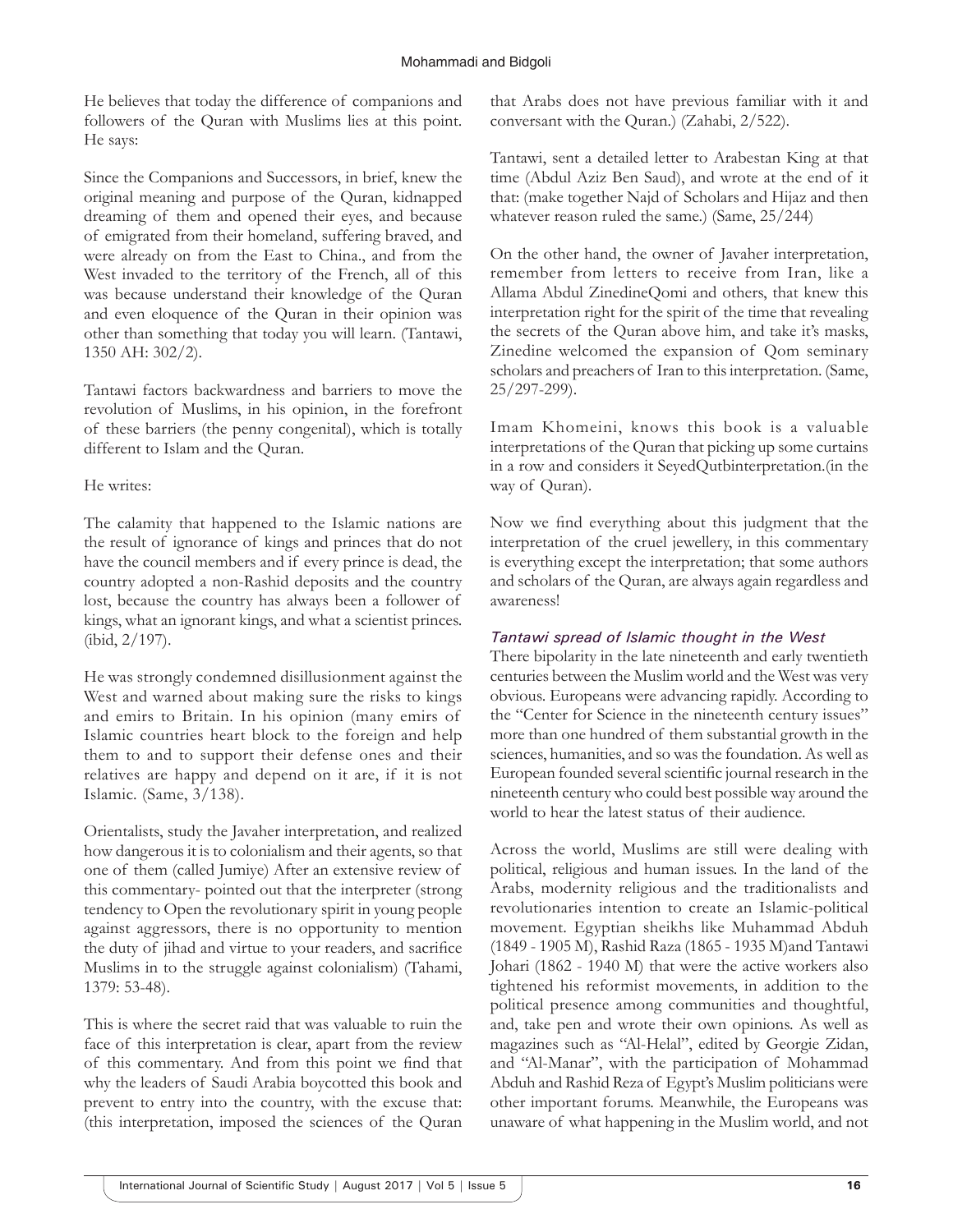as well as the content of the magazines, and in the course the world during the latest developments and Muslims, especially the Egyptians.

We can say that theoretical and ideological thinkers of the Islamic world in the late nineteenth and early twentieth centuries, was one of the most vocal scientific subjects and the news that era. The key to the discussions was famous thinker in the Muslim world at the time by Jamal al-Din Afghani (Asadabad) (9/1838-1897M). In addition to his political efforts to fight Western colonialism, his scientific argument with people like Ahmed Khan, head of the Indian (1817 - 1898 M) and in response to his views in a book titled fact of Nichriye religion and self - expression of Nichiriyan in 1881, who later was compiled by a friend and his assistant Mohammad Abduh titled " Alredali al-dahrin, "was translated into Arabic in 1886 M. Thus, Muhammad Abduh glimpse debate Jamalodin-based thinking to bring land of Egypt and to his fellow involve a detailed versions of the scientific and wise. Special versions Muslim scholars Egyptian scientists more and better than it was yesterday, so much so that years later their work was of interest to many Westerners. For example, in 1958 JacJomiye pay attention in detail the Sheikh Tantawi views, attitudes and political ideas, and interpretation of the Quran. In fact, Sheikh Tantawi, with a new approach to politics, was able to show one new image of Islam and the Quran in the West. Many European thinkers of his age, constantly repeated votes and his name because of diversity and multiplicity.

For this, the Europeans and those with more familiar with literature and the history of the Arab and Islamic world and Middle East policy and their group called orientalist, to study the effects of the Egyptian sheikhs and they publish their manuscripts. For example, an Italian researcher with the name D. Santylana (1845-1931M) payment to the book "in Ensan" Sheikh Tantawi in the "Oriental journal Studies". also Bernard Karadifo (born 1867 AD), a researcher who has written two important books of Ibn Sina and al-Ghazali, in his book Sheikh Tantawi Islamic scholars in 1921 as one of the prominent scholars of Islam to the world. Also in 1908, Asia magazine as known headlines with headline on page 431 " Sheikh Johari Tantawi, who teaches Arabic language at khodival school in Cairo and his book entitled" Nezam al-alem o Al-elm "was published. The course studies the effects of political and religious modernists' Islamic world in the nineteenth and twentieth century's magazines continued until the magazine "Muslim world" which ran under the name it had been a Muslim scholar. This magazine has been published in French, one of the worthwhile magazines is scientific outlook for European portrayed the Muslim world. The magazine, each issue identified and addressed several works of thinkers of the Islamic world. For example, in November-December 1909 issue of the magazine "Muslim world", a special section dedicated to the latest Universal Declaration of Islam and Muslims was trying to portray the latest scientific achievements.

The magazine is divided book into two areas: A) Theology and rights B) Sociology as per scope includes especially books. Nehzat al-omatvaHayateha: Compilation of Sheikh Tantawi and with a critical approach to study the movements of Muslims. Al Hilal magazine in the November magazine page 128 has more information about this book is for readers. Orientalists, study the Sheikh Tantawi of Al-Jawahiri interpretation and found that how to colonize and dangerous for their agents, so that one of them (called Zhomiye) After extensive commentary reiterated that the interpreters, proclivity to spread the revolutionary spirit in young people there against the invaders, No opportunity does not stop to mention the duty of jihad and virtue for your readers to make sacrifices Muslims to motivates in the fight against colonialism. (Tahmi, 1379: 43-58).

## **CONCLUSION**

On the one hand many similarities between Imam Khomeini and Tantawi approach in the interpretation of the Quran. Both commentators, according to the main goals of the revelation of the Quran are important.

Tantawi, in a bid to the alliance between religious and modern culture. He believed that due to the multiplicity of natural science (in the Quran experimental), this science is great importance and interpretation and explain this set of scientific verses us to understand God is near you. Tantawi in addition effort Scientific the Quran and willing to make a move waking and sleeping among Muslims in the bedroom and his interpretation of social and political content and various systems and backwardness of Muslims and Muslims problems due to the separation of scientists and particularly Muslim commentators objectives and goals of the final of the Quran. Finally, Tantawi in the interpretation of the trend is a kind of social and jihadist and following the interpretation of the Quran and purposes is understanding of God and the world without strict interpretation of scientific verses is impossible.

Imam Khomeini with the common goal of awakening the Muslims and the knowledge of God, interpretation purposes of the Holy Quran considered Introduction main purposes of understanding the Quran in order to achieve higher spiritual authorities.